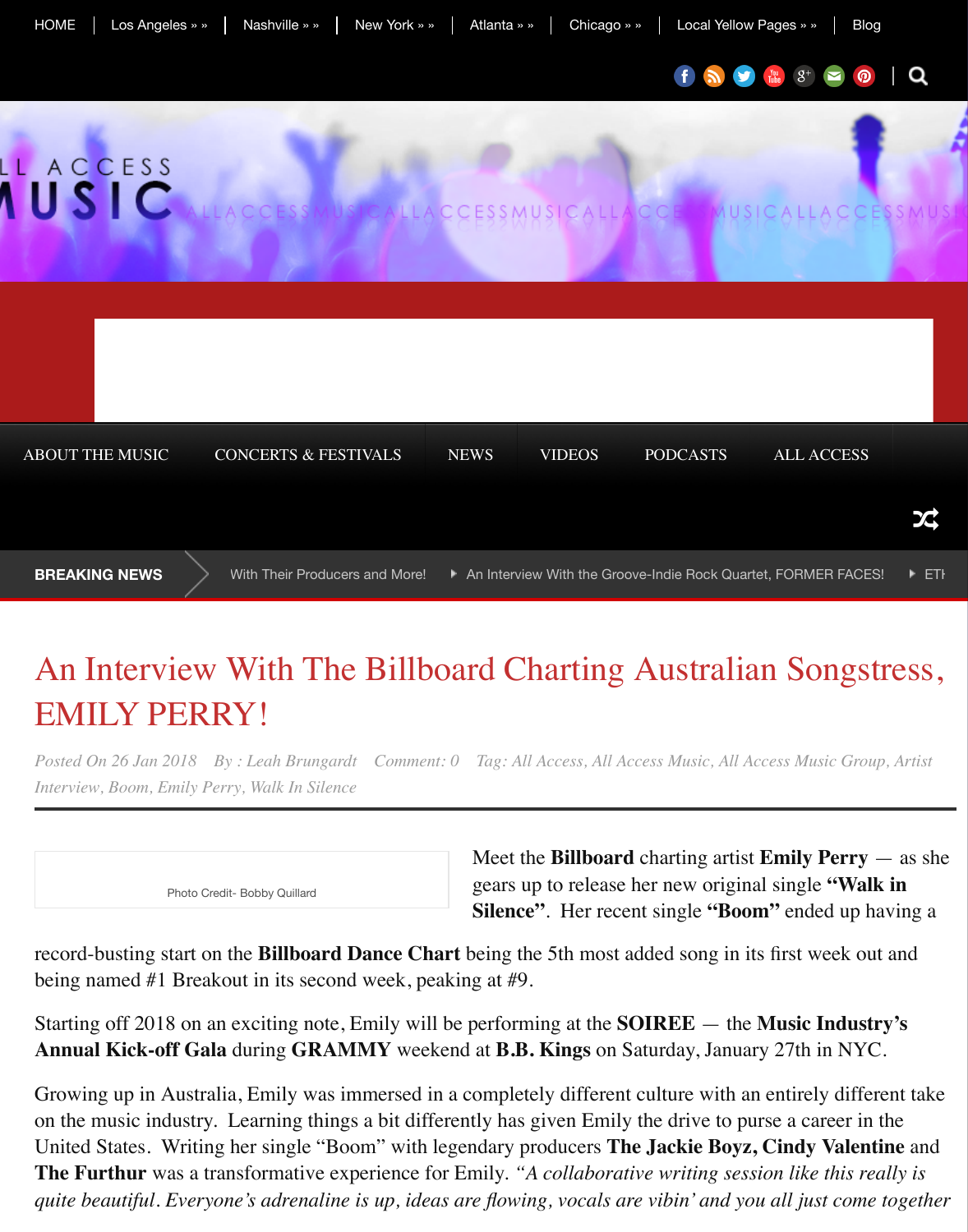*to create something really magical. The second I heard the track I was so pumped. It had a juicy vibe that I loved and that I couldn't wait to start writing to."*

The song is complete with Emily's unique, charismatic tone and a hook that hangs around long after listening. The remix package was done by 2016 Grammy Winner **Dave Aude (Bruno Mars, Rihanna, Adele, Beyonce, Chainsmokers), Dave Matthias (Ariana Grande, Alicia Keys, Gwen Stefani, Dua Lipa)** and **DJ Twisted Dee Martello (Nelly, Mary J Blige, Michael Jackson, Beyonce).**

*Describing her music as "a blend of pop and dance with contemporary undertones," Emily keeps several songwriting books that are constantly flowing with ideas. "Everything I've ever felt or thought or seen, I've written down. When writing songs, I try not to over think it. It's most organic when you just let it happen."*

Her upcoming album will have the same vocal consistency, but will be quite a new direction for Emily in a lot of ways. *"We're going to slow it down with this next single and I really hope it reaches people in a unique way. And that's all I can say until you hear it! "*

Outside of music, Emily loves to dance, read books, and watch movies. She also loves fashion and is constantly embracing all styles and trends as they come and go. She describes her personal style as *"quirky, yet cool and classic, yet edgy."* Dedicated to using her voice for good, she is passionate about foundations such as Art of Elysium, Butterfly Foundation, and Beyond Blue. *"The Butterfly Foundation and Beyond Blue both touch on issues that are quite misunderstood and often wrongly stigmatized yet affect so many people, including people close to me. Art of Elysium is a wonderful way for artists to bring joy and happiness to the lives of others on a more personal level."*

Learn more about Emily Perry in the following **All Access** interview:

#### **Happy New Year! Thanks for your time today! Where does this interview find you?**

Happy New Year and thank you for having me! I'm currently in Los Angeles preparing for my upcoming travels. I'll be heading to New York, Chicago, Australia and Miami and creating plenty more music along the way.

# **Overall, how do you think 2017 was for you and your music career? What are you most excited about for this year? Did you make any New Year's Resolutions? Care to share them with us?**

2017 was a challenging yet extremely rewarding year. I had the opportunity to experience so many new things and to create music that I'm very proud of and extremely eager to release. This year I'm especially excited to release all the music I created and kept tucked way in 2017. I'll be doing a lot of traveling and performing, which will inspire lots of new music.

I don't really believe in New Year Resolutions. I think they are notorious for being broken. Throughout the year I am constantly trying to better myself. Like everyone, I make mistakes – but that's okay as I can learn just as much from my mistakes as from my successes. I like to live in the moment and take each experience as it comes.

**Growing up, did you always want to be a musician? Can you recall your earliest musical memory? Was there a time where you thought of doing something completely different?**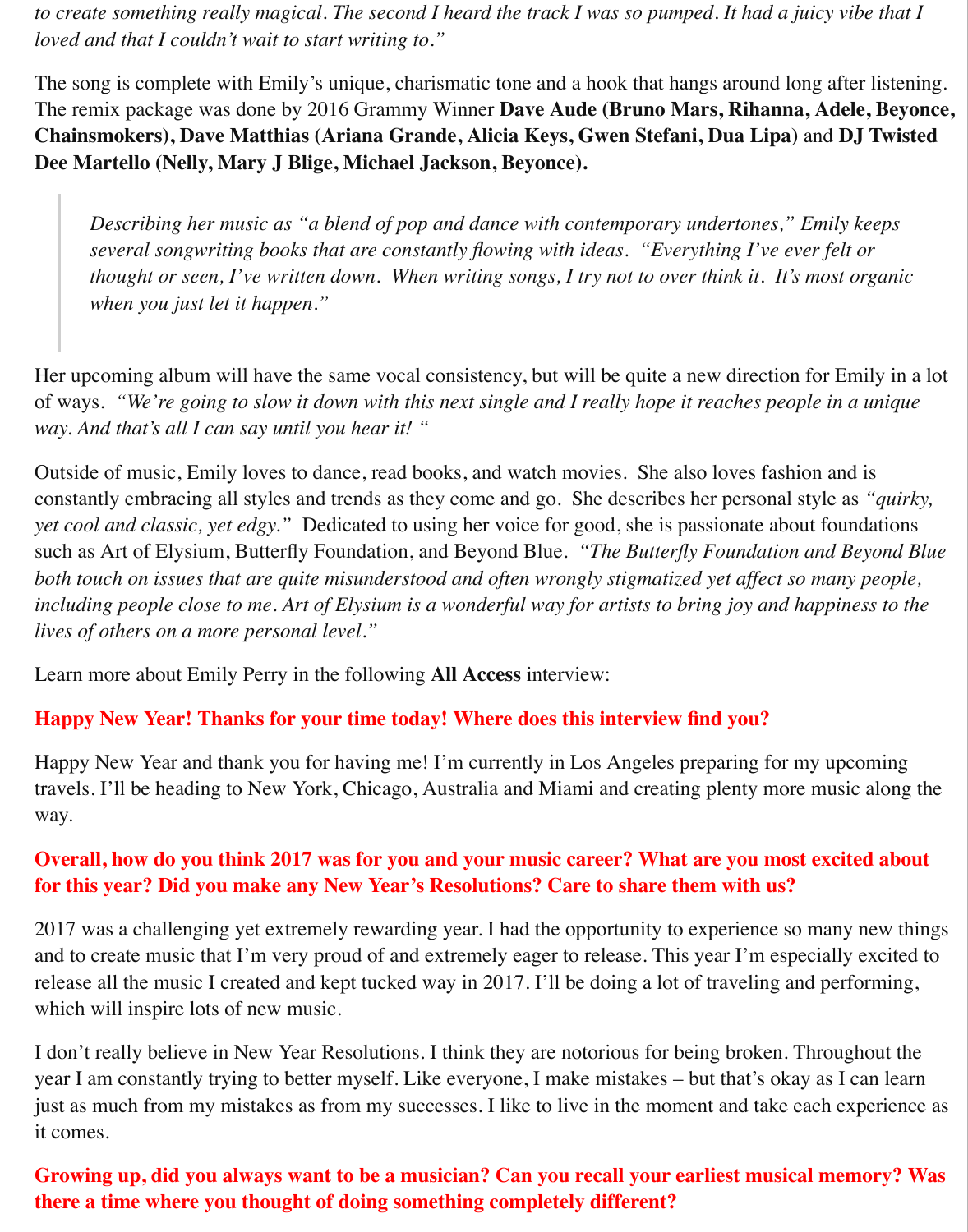My music actually stemmed from my dance background. I've been a dancer since I was 3 years old and from that I came to love acting and singing. Eventually music became my main passion and during my teenage years I started to really develop as an artist and plan for a career in the music industry. I started writing music at a very young age and it is, above all, my favorite thing to do. I have many other passions but ultimately they are all in the performing arts. I couldn't imagine doing anything different with my life.

# **I always like to ask artists about where they came from and how that city or town has influenced them as an artist now. So how do you think your home has affected you and your music today?**

Growing up in Australia is a big part of who I am and I wouldn't want to change that at all. Australia is my home and now I have a home here in Los Angeles as well. It's nice to have two places I can call home! Australia was a beautiful place to grow up. It has a really laid-back, relaxed culture. There's a lot more energy in the industry over here and that's given me the drive to pursue my career here. It's a lot harder coming from a different country, juggling cultural differences and trying to break into this massive industry but I think having to jump through all these hoops has made me hungrier than ever.

# **Let's talk about your newest single, "Walk In Silence." What was the inspiration for this track? How do you think it is different or similar to anything else that you have put out before? Compare it to your earlier track, "Boom"?**

I am very eager for the release of my newest single "Walk in Silence", which will be premiering January 19th. I wrote this song with brilliant producers, Joe Cruz and Cindy Valentine. We're slowing it down for this next one. Walk in Silence has a mid tempo, contemporary pop vibe. Lyrically this song means a lot to me and I hope that it can reach a wide audience who can all connect to its message. It's completely different to "Boom". If anything it actually reminds me of my very first single "Sugarcoated". I wrote "Boom" with Grammywinning producers The Jackie Boyz as well as The Further and Cindy Valentine. It was a high-energy collaboration, the room was vibin' and it was so much fun! "Boom" reflects that energy and is upbeat with an acoustic undertone and a clean pop sound, whereas "Sugarcoated" is definitely a mellow mid tempo contemporary electronic song, much like this upcoming single. I can definitely see all these songs appealing to completely different groups of people. That's what I love about them. They're all so different but my vocal approach is similar throughout.

# **How excited are you to be releasing a full-length album of new music? How long have you been putting it all together? Has this process surprised you at all? Were there any unexpected challenges with it all? When do you plan on putting out this upcoming collection?**

Excited is an understatement! This will be my first full-length album release. I've been working on this album for a while now. With it being my first album, I'm working hard to make sure it's the best possible representation of my music. I'm having lots of fun working on this little baby of mine and once it's released I know I'll have a blast performing it. This process has showed me just how interested I am in all areas and genres of music. We've worked really hard to make sure this album has many layers to it so that it can appeal to a wide range of people and not be too flat. I want people to be surprised by each song and not be able to tell what's coming next. I had an amazing team working with me on this album. Without them it would not be the same. I collaborated with several different, incredible producers giving the album that extra flavor, making each track different from the last. I am so grateful for the opportunity to write and create with so many musical geniuses. No firm date has been set but the album will premiere later this year. I've learned a lot and grown a lot throughout the creation of this album. I cannot wait for the world to hear it.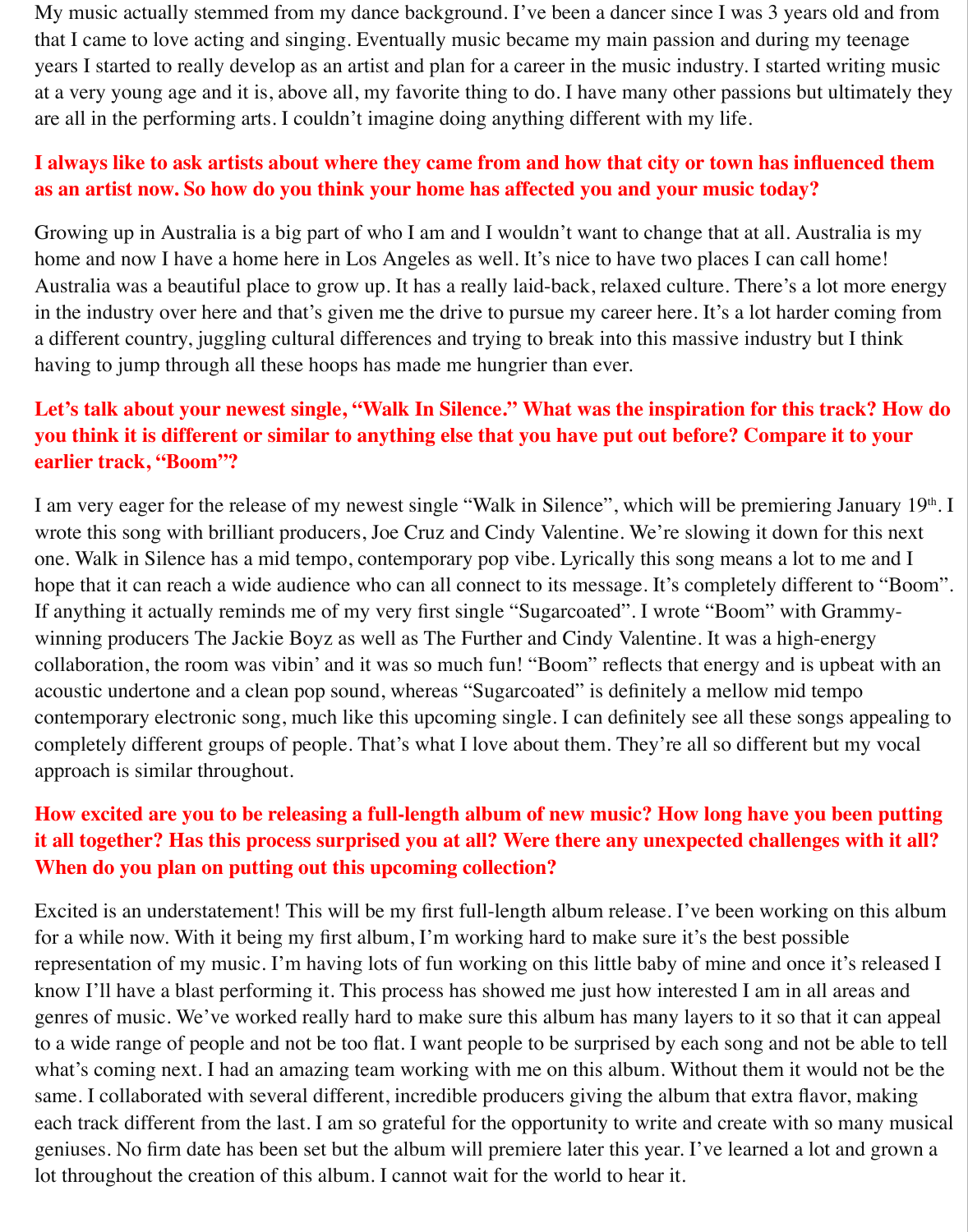# **As someone who would love to be able to put all my thoughts on paper, how do you go about putting all of your feelings onto paper? Where did this first start for you? Do you find that it is therapeutic to write down what's going on around you all the time?**

I think I was 11 the first time I started using a writing journal. Now I have stacks and stacks of them. I have songs in these books from years ago and songs from yesterday. Everything I've ever felt or thought or seen, I've written down. I carry one of my songbooks with me everywhere I go. Most of the time you think of something in the most unlikely situation. You don't really even know what it means until you come across it later. But when you originally wrote it down, it clearly meant something to you. From that you can create beautiful music. I think some of the songs in my journals are the most organic, real songs I've ever written and I'm excited to turn them into something beautiful to share with everyone. I definitely do find it somewhat therapeutic. It makes the work you produce all the more real.

# **Can you talk about the foundations that you are a part of now? How did you get involved with The Butterfly Foundation and Beyond Blue?**

I feel that it's important for all of us to look outside of ourselves and see what's going on around us. I chose the Art of Elysium because I get so much joy from music and dance, that I wanted to share that joy with others.

The Butterfly Foundation and Beyond Blue are both amazing organizations in Australia. Like most people these days, I have friends and family who have struggled with depression and eating disorders and I would love to see a world where those things don't exist anymore. They aren't as recognized as they should be, and I would like to change that and help raise awareness.

# **What do you think of social media today and the importance of it for artists now? Do you find that it's hard to keep up with it all?**

It's a great platform to create your own content, to get yourself recognized without label support. This is a tough industry and most of the time you have to make things happen for yourself. It is also a great way to connect with fans and the general public. Besides that, it's a productive way to meet others in your field, other musicians who you could collaborate with. Although social media is notorious for its hate, it is also a great place to build a fan base and have a support system throughout your career. It is difficult to keep up with it all! Social media algorithms will never make sense to me and are forever changing. Although I'm thankful for the perks social media provide, ultimately I still believe it will always be about the music.

# **We are living in a crazy and at times rough world right now so I am curious how you think being a musician gives you the most joy in life today? How do you think that new music being created today is going to reflect these difficult times?**

Its true we are, however, I think music is one of the things that will keep the world together. Music today is becoming more and more honest, open and truthful. I think music gives me the most joy for that very reason.

## **Who are some of your favorite artists or rather, what musicians have continued to inspire you and your music? What musicians would you absolutely still love to work with in the future?**

I think my top inspirations in the music industry today would have to be P!nk and Lorde. You look at someone like P!nk and she knows how to do it all. She can move, she has killer vocals and everything she does is original and completely unique. Not to mention her vocal stamina is one of the most amazing things I've ever seen. I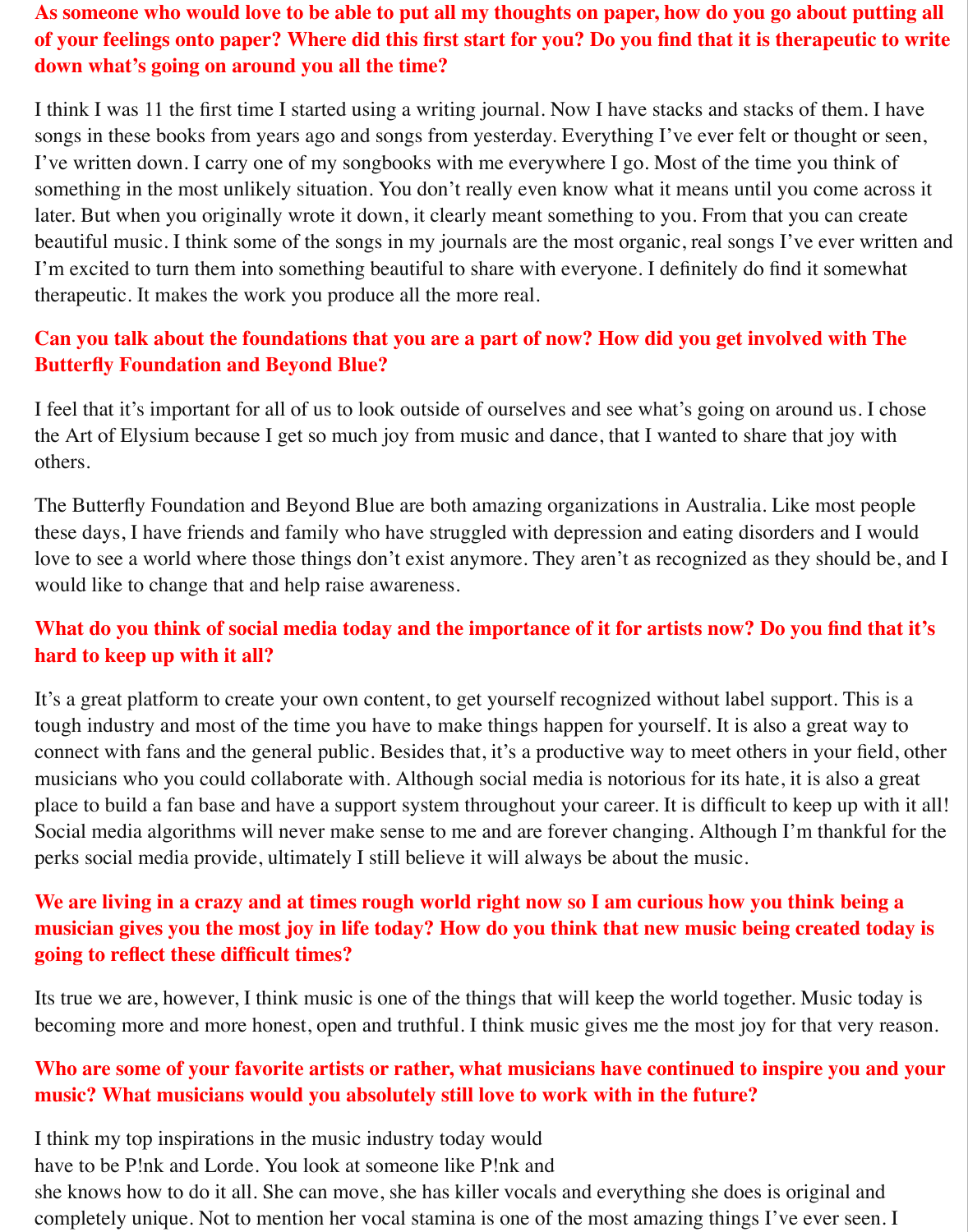definitely look up to her on a vocal and performance level. Lorde knows how to completely command a stage. She has a unique, distinctive sound that is absolutely mesmerizing. There are so many artists in today's industry that I look up to and that inspire me. However ultimately it's about being yourself. I think when creating music, as well as drawing from my own experiences, I create from experiences I see around me. You're creating music for yourself but also for the world to hear. You want others to be able to connect to your music in a way that means something to them. This means telling a story that they will be able to identify with. I think two artists in particular that took us all by storm in 2017 were Dua Lipa and Khalid. They both have such unique styles and individual tastes. Plus they both know how to put on a killer show. Working with them would definitely be a fun time.

## **What do you hope your fans take away from your music? Do you find that a lot of your music has a greater meaning behind it?**

I want people to take away a feeling. And that could be any emotion. Sometimes when you're sad or angry you need to listen to a song that understands the way you are feeling. And in turn that can make you sadder. So heck, it may be one of my songs will make someone feel sad. But sometimes people need to feel sad before they can feel happy again. It's cliché but it's true. And then they can crank up 'Boom' on their stereos and go crazy to overcome the sadness. Of course I also want people to have a crazy fun time when listening to my music! That's why I like to create a variety of music that appeals to everyone's state of mind. There is so much that I still need to explore and display through my music. But I am excited for the journey.

#### **Is there anything else that you would like to share with our readers about yourself or your music?**

There's a lot of influence in this industry so its important to have people around you who care about you and people who are going to have your best interest at heart. However, at the end of the day, you know what's best for you. So do what's best for YOU. I am feeling very inspired for the year ahead. You can keep up with everything I'm doing on all social media outlets under @theemilyperry.





#### About the Author

Leah Brungardt (recently married) joined All Access Music Group in August 2011 and has been enjoying getting to know a new side of the music industry ever since. Having worked to promote radio stations in the past, seeing what makes a successful radio hit has been a thrill. As a lover of all genres of music, working at All Access Music Group is a perfect fit for Leah, and she loves learning about up and coming musicians as well. Most of her friends have come to rely on her for new music. Leah grew up overseas attending American international schools and attended The University of Arizona, where she earned a BA in Music Management. She roots for the Wildcats every chance she gets. Leah has been able to work at a variety of music-related jobs including several internships at small independent labels, ClearChannel Radio and Journal Broadcasting Group. She also spent time working retail at a store that specializes in vinyl, which was a lot of fun for her. Her favorite movie is Empire Records, so that makes perfect sense.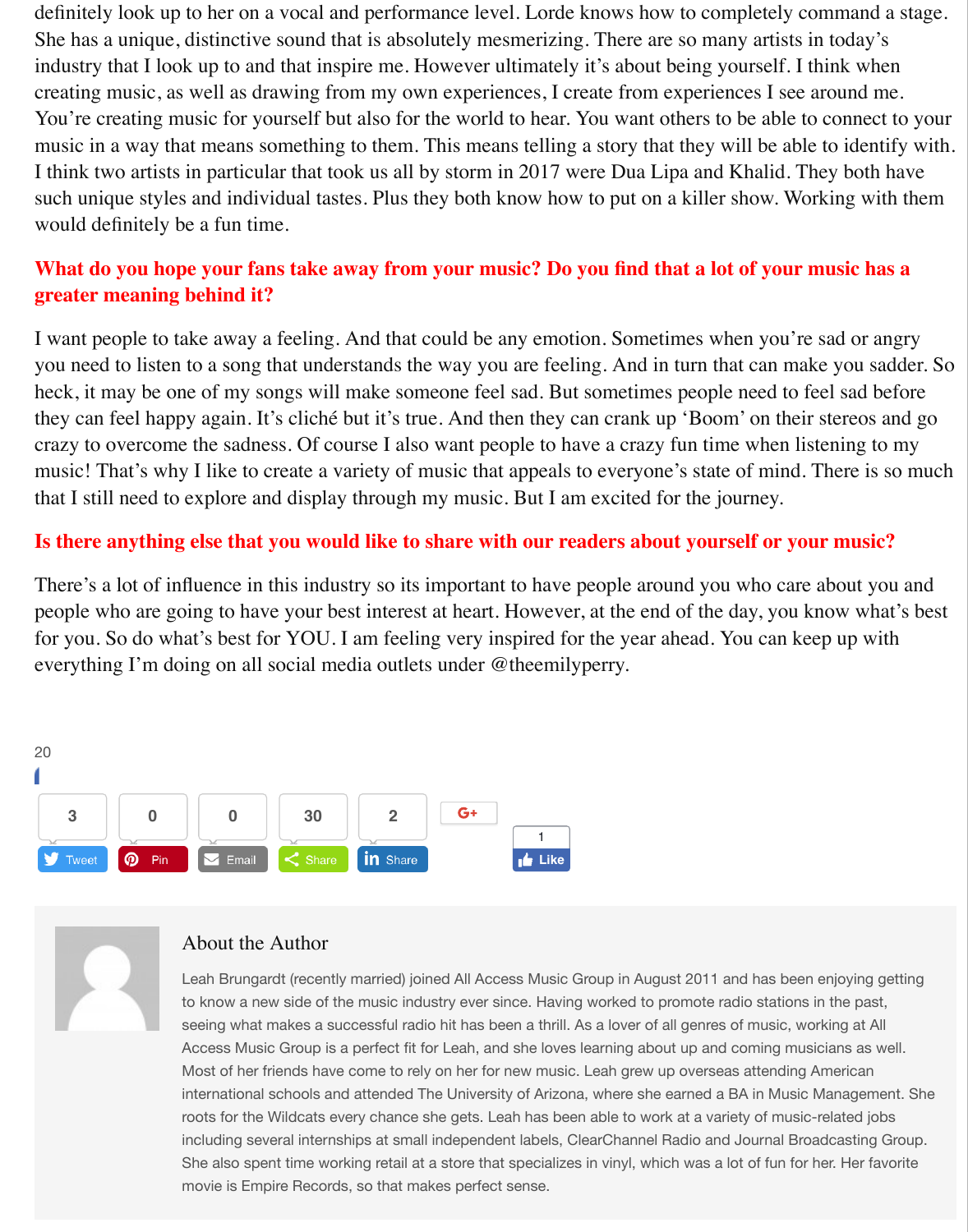# [Rela](http://www.facebook.com/share.php?u=https://music.allaccess.com/an-interview-with-the-billboard-charting-australian-songstress-emily-perry/)[ted P](http://twitter.com/share?url=https://music.allaccess.com/an-interview-with-the-billboard-charting-australian-songstress-emily-perry/)[osts](http://www.stumbleupon.com/submit?url=https://music.allaccess.com/an-interview-with-the-billboard-charting-australian-songstress-emily-perry/&title=An%20Interview%20With%20The%20Billboard%20Charting%20Australian%20Songstress,%20EMILY%20PERRY!)



An Interview With The Canadian Rock Revival Folk Artist, DAVID MYLES On His Forthcoming First Fully [Electric Album, 'Real Love'!](https://music.allaccess.com/an-interview-with-the-canadian-rock-revival-folk-artist-david-myles-on-his-forthcoming-first-fully-electric-album-real-love/)



An Interview With The Bi-Coastal Group, FAULKNER, On New Music, Working With Their Producers and [More!](https://music.allaccess.com/an-interview-with-the-bi-coastal-group-faulkner-on-new-music-working-with-their-producers-and-more/)



An I Groo FOR

# [SE](https://music.allaccess.com/an-interview-with-the-bi-coastal-group-faulkner-on-new-music-working-with-their-producers-and-more/)ARCH ≫

Type keywords...

#### **RECENT POS**

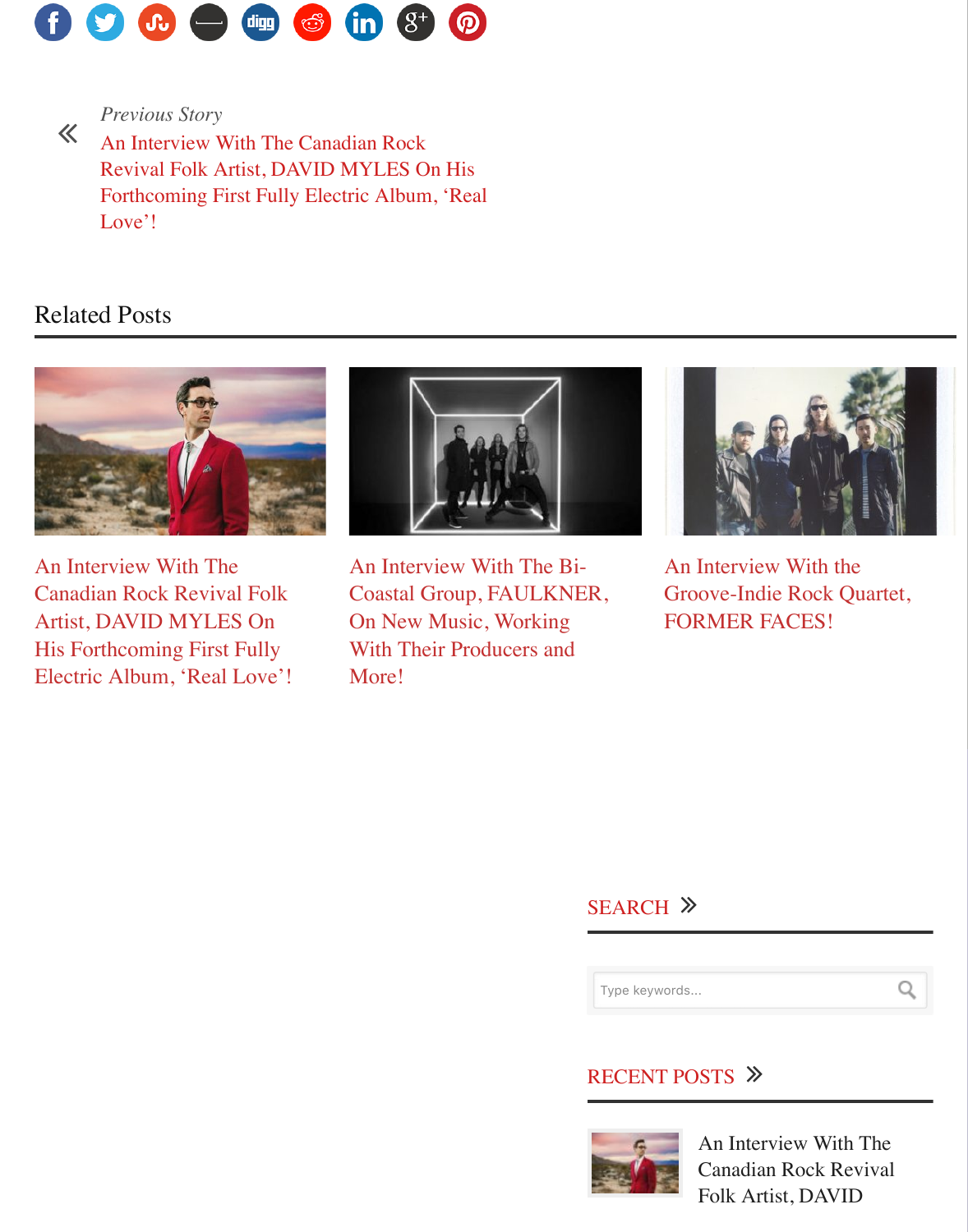**Posted On25 Jan 2018**

 $\overline{A}$ 

 $\mathbf{F}$ 

 $\mathbf F$ 

**Posted On24 Jan 2018**

 $\mathcal{L}$ 

 $\mathbf F$ 

**Posted On24 Jan 2018**

 $\mathcal{C}$ 





**CATEGORIES** 

**Categories** 

Select Category

#### RECENT POSTS

Đ

An Interview With The Billboard Charting Australian Songstress, EMILY PERRY!

#### RECENT COMMENTS

**JoyD88 on Nashville Band** JUDAH AND THE LION Open Up About Their Latest Album, Favorite Artists And